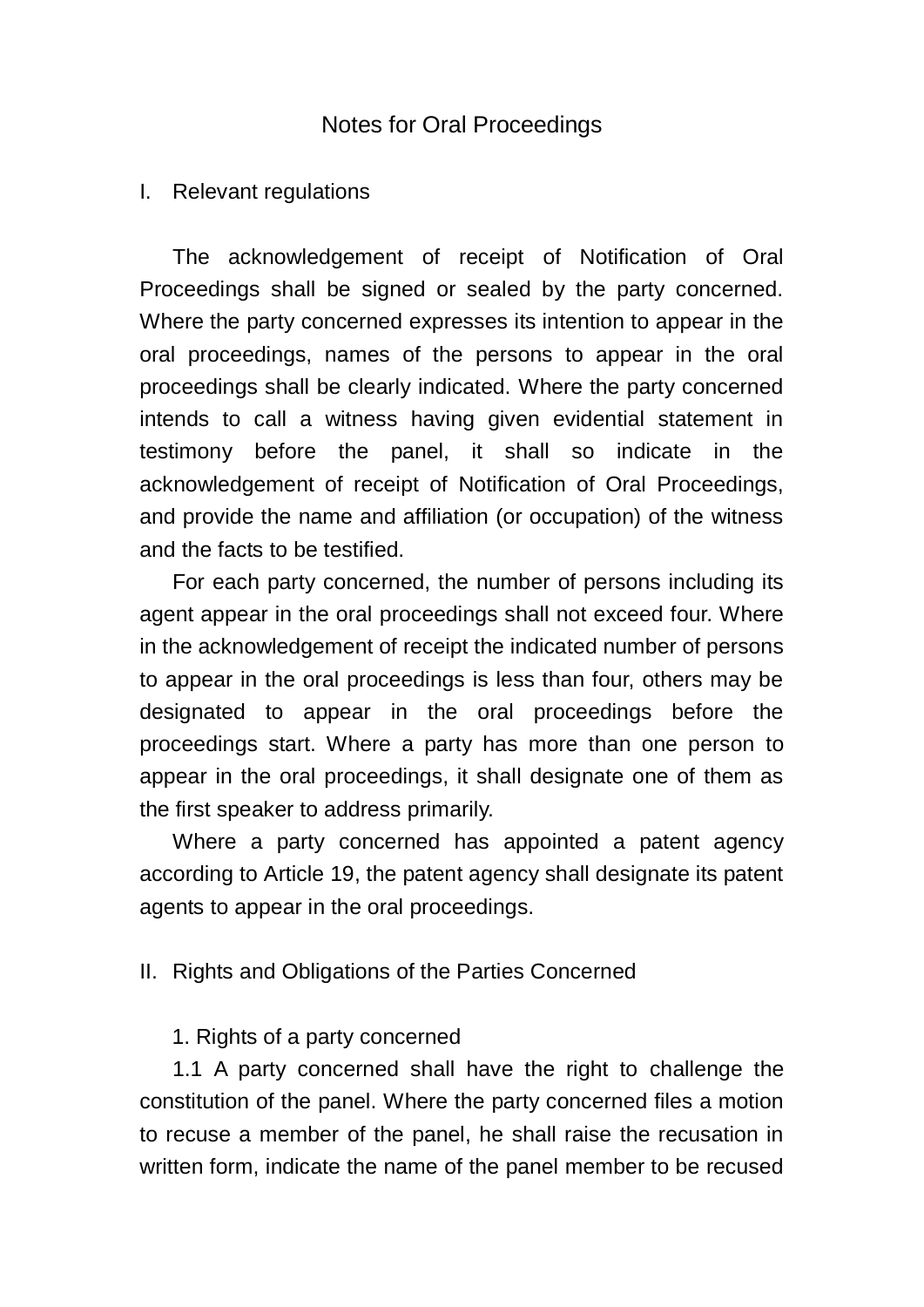and the causes therein, and attach relevant evidence if necessary.

1.2 A party concerned shall have the right to call a witness having provided oral evidence and being indicated in the acknowledgement of receipt of Notification of Oral Proceedings in testimony before the panel in oral proceedings and the right to request for demonstration of material evidence.

1.3 A party concerned shall have the right to withdraw his request for reexamination.

1.4. A party concerned shall have the right to submit amendments to the application.

2. Obligations of a party concerned

2.1 the person to appear in the oral proceedings shall present documents certifying his identification, and the attorney shall also present a power of attorney signed by a consignor.

2.2 a party concerned shall abide by the rules of oral proceedings and keep the order of oral proceedings;

2.3. a party concerned shall request the approval of the chairman before speaking;

2.4 a party concerned shall provide rational reasoning in debate;

2.5 observations and debates shall be restricted to the scope, which is relevant to the examination of the case as defined by the panel;

2.6 a party concerned shall bear the burden of proof for what he alleges;

2.7 during oral proceedings, any party shall not quit from oral proceedings midway without permission of the panel.

Address of the Patent Reexamination Board and Map

No. 10, Zhongguancun Road, Haidian District, Beijing City

To be specific, the Yingu Building is located at the northeast corner of Baofusi Bridge, the North 4th Ring Road to the south,